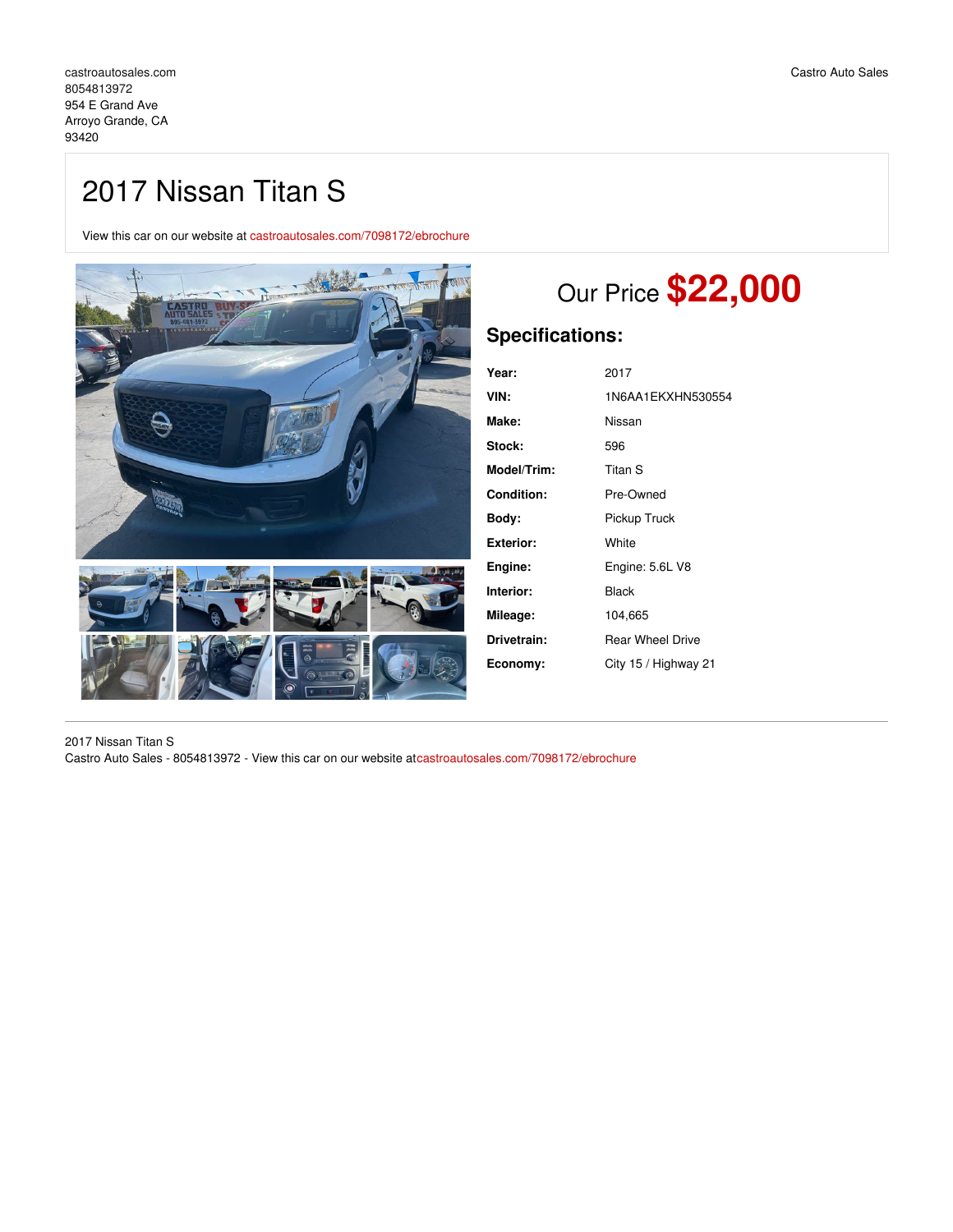

### 2017 Nissan Titan S

Castro Auto Sales - 8054813972 - View this car on our website at[castroautosales.com/7098172/ebrochure](https://castroautosales.com/vehicle/7098172/2017-nissan-titan-s-arroyo-grande-ca-93420/7098172/ebrochure)

## **Installed Options**

### **Interior**

- 2 12V DC Power Outlets- 4 Seatback Storage Pockets
- 4-Way Driver Seat -inc: Manual Recline and Fore/Aft Movement
- 4-Way Passenger Seat -inc: Manual Recline and Fore/Aft Movement
- 60-40 Folding Split-Bench Front Facing Fold-Up Cushion Rear Seat Air Filtration
- Analog Appearance- Armrests w/Storage and Rear Center Armrest
- Cloth Seat Trim w/Vinyl Bolsters- Cruise Control w/Steering Wheel Controls
- Dashboard Storage, Driver / Passenger And Rear Door Bins Day-Night Rearview Mirror
- Delayed Accessory Power- Driver Foot Rest- Engine Immobilizer
- FOB Controls -inc: Windows- Fade-To-Off Interior Lighting- Front Cupholder
- Front Manual Split Bench Seat (40/20/40) -inc: flip down center seat w/armrest
- Full Cloth Headliner- Full Easy Clean Vinyl/Rubber Floor Covering
- Gauges -inc: Speedometer, Odometer, Engine Coolant Temp, Tachometer, Trip Odometer and Trip Computer
- HVAC -inc: Underseat Ducts- Interior Trim -inc: Metal-Look Interior Accents
- Locking Glove Box
- Manual Adjustable Front Head Restraints and Manual Adjustable Rear Head Restraints
- Manual Air Conditioning- Manual Tilt/Telescoping Steering Column
- Passenger Visor Vanity Mirror w/Driver And Passenger Auxiliary Mirror Perimeter Alarm